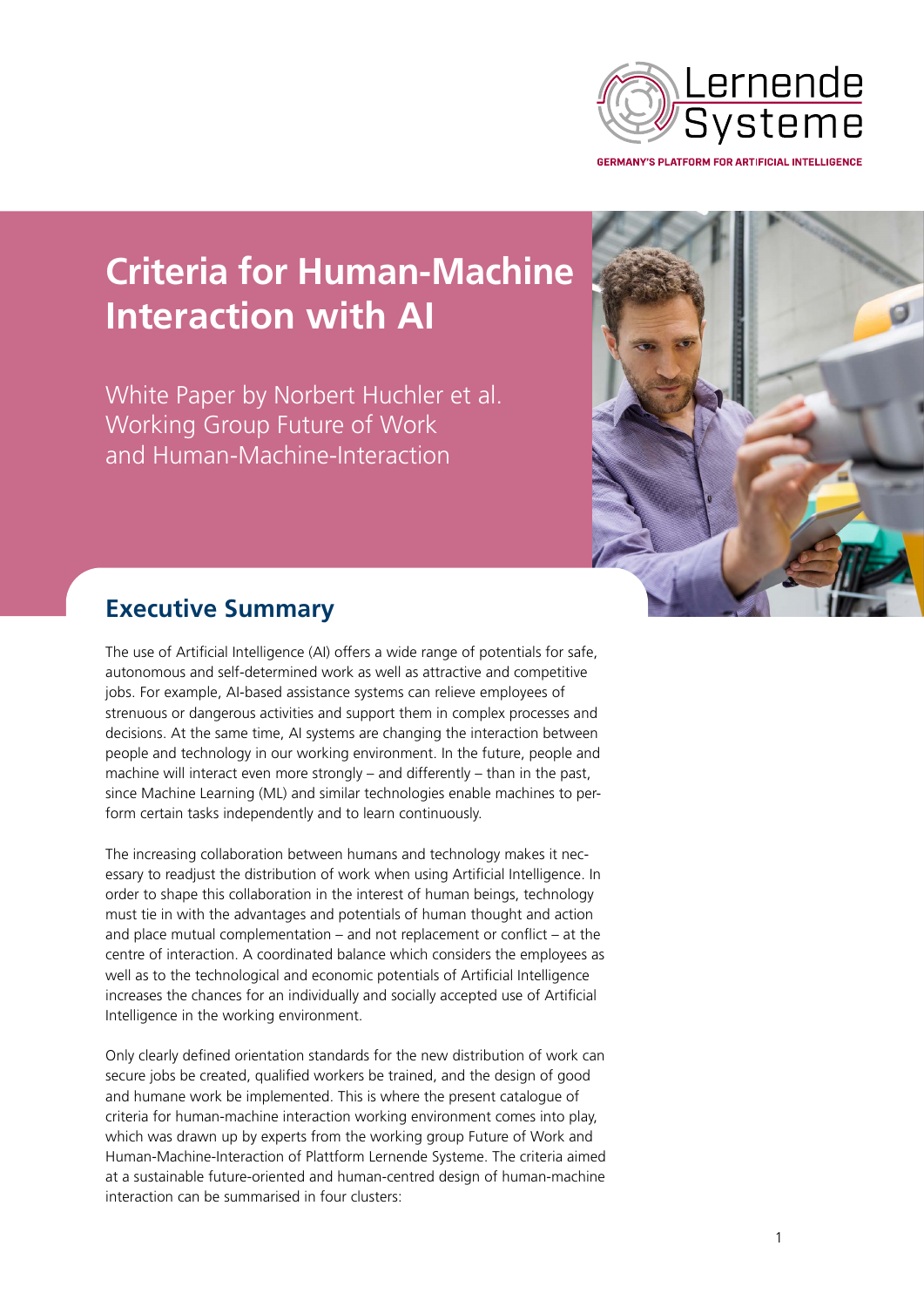## **Criteria for the design of human-machine interaction**

| <b>Protection of the individual</b>                                                   |                                                                                                                                                                                                                                                                                                                                                                                                                       |  |
|---------------------------------------------------------------------------------------|-----------------------------------------------------------------------------------------------------------------------------------------------------------------------------------------------------------------------------------------------------------------------------------------------------------------------------------------------------------------------------------------------------------------------|--|
| Safety and health<br>protection                                                       | Avoiding risks to the physical and mental health of<br>$\bullet$<br>employees<br>Protection against accidents and damage (personal injury<br>$\bullet$<br>and property damage)<br>Prevention of negative physical or mental stress conse-<br>٠<br>quences                                                                                                                                                             |  |
| Data protection<br>and responsible<br>performance<br>recording<br>Diversity sensitiv- | • Protection of personal rights, data economy and<br>earmarking of data use<br>Avoidance of data analysis for unjustified performance<br>٠<br>measurement<br>Development of a positive culture of performance feedback<br>$\bullet$<br>Transparency of and ability to analyse and use data<br>$\bullet$<br>Protection against discrimination of individuals or groups<br>٠                                            |  |
| ity and freedom<br>from discrimina-<br>tion                                           | Existing legal system as basis for diversity sensitivity and<br>٠<br>freedom from discrimination                                                                                                                                                                                                                                                                                                                      |  |
| <b>Trustworthiness</b>                                                                |                                                                                                                                                                                                                                                                                                                                                                                                                       |  |
| Quality of the<br>available data                                                      | • Avoidance of data with insufficient quality<br>Prevention of distorted data sets, errors/misinterpretations<br>$\bullet$<br>and discrimination<br>Improvement of the human-machine interaction through<br>٠<br>reliable data                                                                                                                                                                                        |  |
| Transparency,<br>explainability and<br>consistency                                    | Implementation of approaches of an explainable Artificial<br>$\bullet$<br>Intelligence (Explainable AI)<br>Development of methods for the traceability of self-learn-<br>$\bullet$<br>ing systems<br>Creation of (graded) transparency of decision-making<br>$\bullet$<br>processes of self-learning systems<br>Prevention of demotivation through consistent design of<br>$\bullet$<br>the human-machine interaction |  |
| Responsibility,<br>liability and<br>system trust                                      | Transparency about and attributability of responsibility<br>٠<br>Competence and control over the system as a prerequisite<br>٠<br>for taking responsibility<br>The level of control of the system as a measure of the<br>$\bullet$<br>nature and extent of responsibility<br>Starting points along the concepts of a trustworthy<br>٠<br>Artificial Intelligence (Trust-worthy AI)                                    |  |
| <b>Meaningful division of work</b>                                                    |                                                                                                                                                                                                                                                                                                                                                                                                                       |  |
| Adequacy, relief<br>and support                                                       | Appropriate work content and requirements<br>٠<br>Complementary completation of human and machine<br>٠<br>capabilities for a meaningful division of work<br>• Sustainable relief and support of employees through<br>Al-based assistance systems<br>Ability to work with AI systems<br>٠                                                                                                                              |  |
| Agency and<br>situation control                                                       | Targeted and transparent design of action and situation<br>٠<br>control<br>Minimization and prevention of risks and negative<br>$\bullet$<br>consequences of stress                                                                                                                                                                                                                                                   |  |
| Adaptivity, fault<br>tolerance and<br>customizability                                 | Enabling self-learning systems to adapt flexibly and situa-<br>٠<br>tionally to the needs and requirements and to the working<br>practice of the users                                                                                                                                                                                                                                                                |  |